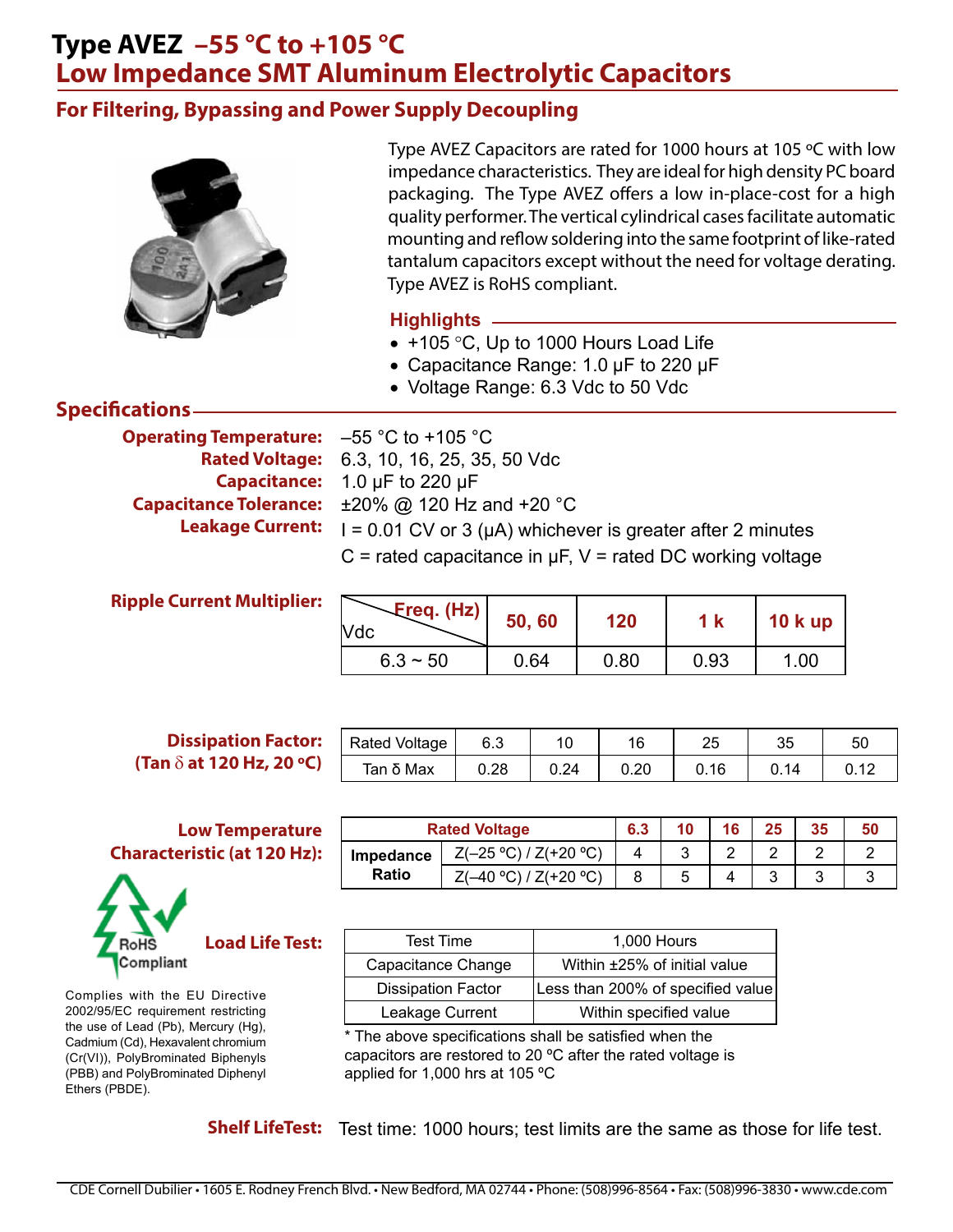## **Type AVEZ –55 °C to +105 °C Low Impedance SMT Aluminum Electrolytic Capacitors**

### **Outline Drawing, Case Code & Dimensions Table**



| Case   Ø D |     |                                 | A | в          | C   | W                                     | $P \pm 0.2$ |
|------------|-----|---------------------------------|---|------------|-----|---------------------------------------|-------------|
|            |     | Code (mm)  (mm)  (mm) (mm) (mm) |   |            |     | (mm)                                  | (mm)        |
| B          | 4.0 | $ 5.3 \pm 0.2 $ 4.3             |   | $4.3 \mid$ |     | 2.0 $\vert 0.5 \text{ to } 0.8 \vert$ | 1.0         |
| C.         | 5.0 | $ 5.3 \pm 0.2 $ 5.3 $ 5.3 $     |   |            |     | 2.3 $ 0.5 \text{ to } 0.8 $           | 1.5         |
| D          | 6.3 | $ 5.3 \pm 0.2 $ 6.6             |   | 6.6        |     | 2.7 $ 0.5 \text{ to } 0.8 $           | 2.0         |
| X          | 6.3 | $ 7.7 \pm 0.3 $ 6.6             |   | 6.6        | 2.7 | $ 0.5 \text{ to } 0.8 $               | 2.0         |

#### **Part Numbering System**

| <b>AVEZ</b> | 106                   | м                  | 25                           | С           | 12T                               |                  |
|-------------|-----------------------|--------------------|------------------------------|-------------|-----------------------------------|------------------|
| <b>Type</b> | <b>Capacitance</b>    | <b>Capacitance</b> | <b>Voltage Code</b>          | <b>Case</b> | <b>Packaging Code</b>             | <b>RoHS</b>      |
|             |                       | <b>Tolerance</b>   |                              | Code        |                                   | <b>Compliant</b> |
| <b>AVEZ</b> | $105 = 1.0 \,\mu F$   | $M = \pm 20\%$     | $06 = 6.3$ Vdc $25 = 25$ Vdc | See         | $12 =$ Carrier Tape               |                  |
|             | $106 = 10.0 \,\mu F$  |                    | $10 = 10$ Vdc $35 = 35$ Vdc  | Table       | Width (mm)                        |                  |
|             | $107 = 100.0 \,\mu F$ |                    | $16 = 16$ Vdc $50 = 50$ Vdc  |             | $T = \text{Tape } 8 \text{ Reel}$ |                  |

#### **Ratings**

|      |                    | <b>Max</b> | <b>Max</b>          | Max                   | <b>Max</b>                 |    |                  |                 |
|------|--------------------|------------|---------------------|-----------------------|----------------------------|----|------------------|-----------------|
|      | <b>Catalog</b>     | <b>DCL</b> | <b>DF</b>           | <b>Impedance</b>      | <b>Ripple Current Case</b> |    | <b>Size</b>      | <b>Quantity</b> |
| Cap  | <b>Part Number</b> |            | 2 min. 120 Hz 20 °C | 100 kHz 20 °C         | 100 kHz 105 °C Code        |    | $D \times L$     | per Reel        |
| (µF) |                    | $(\mu A)$  |                     | (ohms)                | (mA)                       |    | (mm)             | (each)          |
|      |                    |            |                     | 6.3 Vdc (8 Vdc Surge) |                            |    |                  |                 |
| 22   | AVEZ226M06B12T-F   | 3.0        | 0.28                | 3.20                  | 65                         | B  | $4 \times 5.3$   | 2000            |
| 33   | AVEZ336M06C12T-F   | 3.0        | 0.28                | 1.50                  | 110                        | C  | $5 \times 5.3$   | 1000            |
| 47   | AVEZ476M06C12T-F   | 3.0        | 0.28                | 1.50                  | 110                        | С  | $5 \times 5.3$   | 1000            |
| 100  | AVEZ107M06D16T-F   | 6.3        | 0.28                | 0.85                  | 170                        | D  | $6.3 \times 5.3$ | 1000            |
| 150  | AVEZ157M06X16T-F   | 9.5        | 0.28                | 0.50                  | 255                        | X  | $6.3 \times 7.7$ | 1000            |
| 220  | AVEZ227M06X16T-F   | 13.9       | 0.28                | 0.50                  | 255                        | X  | $6.3 \times 7.7$ | 1000            |
|      |                    |            |                     | 10 Vdc (13 Vdc Surge) |                            |    |                  |                 |
| 10   | AVEZ106M10B12T-F   | 3.0        | 0.24                | 3.20                  | 65                         | B  | $4 \times 5.3$   | 2000            |
| 22   | AVEZ226M10C12T-F   | 3.0        | 0.24                | 1.50                  | 110                        | C  | $5 \times 5.3$   | 1000            |
| 33   | AVEZ336M10C12T-F   | 3.0        | 0.24                | 1.50                  | 110                        | C  | $5 \times 5.3$   | 1000            |
| 47   | AVEZ476M10D16T-F   | 3.0        | 0.24                | 0.85                  | 170                        | D  | $6.3 \times 5.3$ | 1000            |
| 100  | AVEZ107M10D16T-F   | 6.3        | 0.24                | 0.85                  | 170                        | D  | $6.3 \times 5.3$ | 1000            |
| 150  | AVEZ157M10X16T-F   | 9.5        | 0.24                | 0.50                  | 255                        | X  | $6.3 \times 7.7$ | 1000            |
| 220  | AVEZ227M10X16T-F   | 13.9       | 0.24                | 0.50                  | 255                        | X. | $6.3 \times 7.7$ | 1000            |

CDE Cornell Dubilier • 1605 E. Rodney French Blvd. • New Bedford, MA 02744 • Phone: (508)996-8564 • Fax: (508)996-3830 • www.cde.com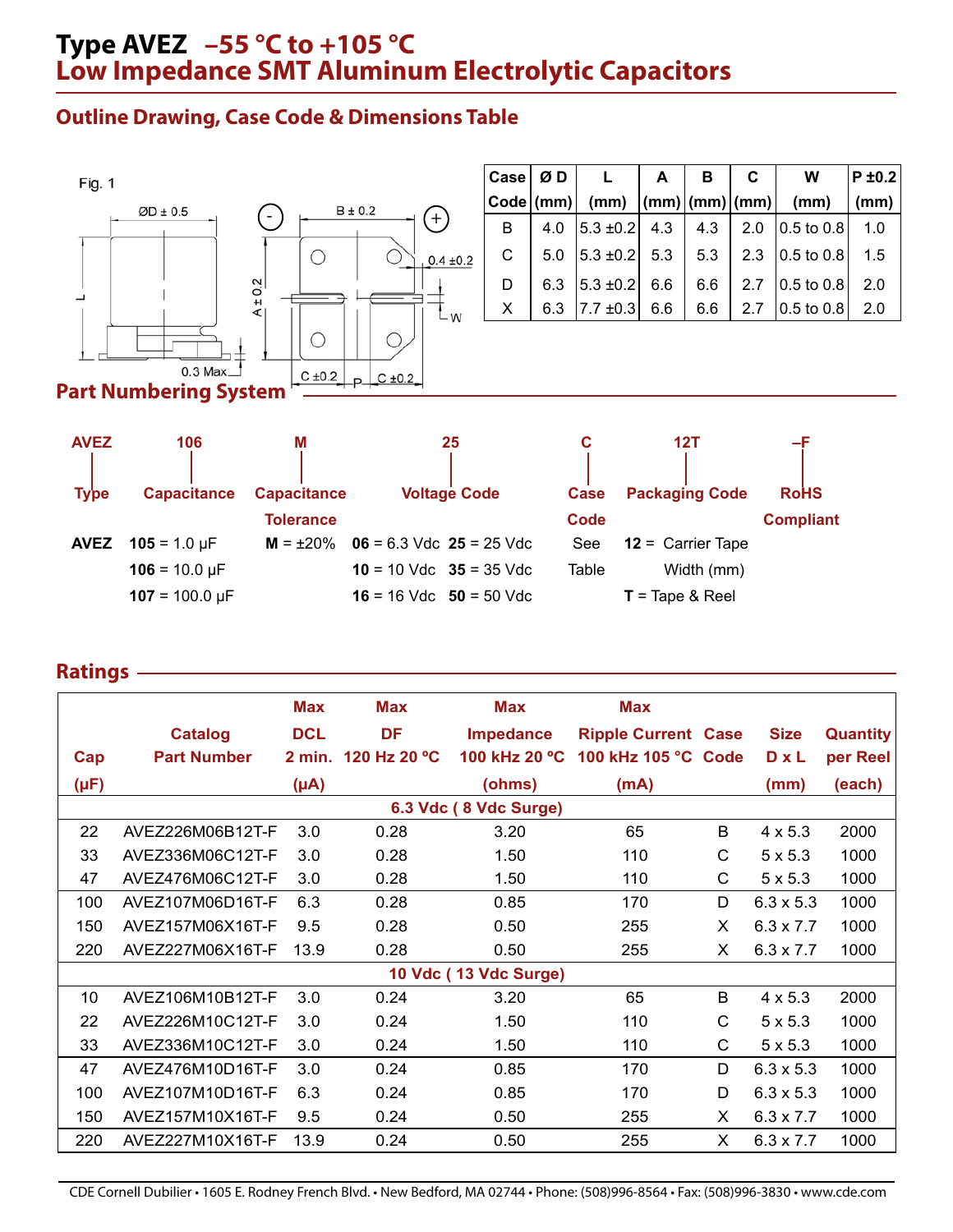# **Type AVEZ –55 °C to +105 °C Low Impedance SMT Aluminum Electrolytic Capacitors**

|           |                    | <b>Max</b> | <b>Max</b>          | <b>Max</b>            | <b>Max</b>                        |                           |                  |                 |
|-----------|--------------------|------------|---------------------|-----------------------|-----------------------------------|---------------------------|------------------|-----------------|
|           | <b>Catalog</b>     | <b>DCL</b> | <b>DF</b>           | <b>Impedance</b>      | <b>Ripple Current Case</b>        |                           | <b>Size</b>      | <b>Quantity</b> |
| Cap       | <b>Part Number</b> |            | 2 min. 120 Hz 20 °C |                       | 100 kHz 20 °C 100 kHz 105 °C Code |                           | <b>DxL</b>       | per Reel        |
| $(\mu F)$ |                    | $(\mu A)$  |                     | (ohms)                | (mA)                              |                           | (mm)             | (each)          |
|           |                    |            |                     | 16 Vdc (13 Vdc Surge) |                                   |                           |                  |                 |
| 10        | AVEZ106M16B12T-F   | 3.0        | 0.2                 | 3.20                  | 65                                | B                         | $4 \times 5.3$   | 2000            |
| 22        | AVEZ226M16C12T-F   | 3.0        | 0.2                 | 1.50                  | 110                               | $\mathsf{C}$              | $5 \times 5.3$   | 1000            |
| 33        | AVEZ336M16D16T-F   | 3.0        | 0.2                 | 0.85                  | 170                               | D                         | $6.3 \times 5.3$ | 1000            |
| 47        | AVEZ476M16D16T-F   | 3.0        | 0.2                 | 0.85                  | 170                               | D                         | $6.3 \times 5.3$ | 1000            |
| 100       | AVEZ107M16D16T-F   | 6.3        | 0.2                 | 0.85                  | 170                               | D                         | $6.3 \times 5.3$ | 1000            |
| 150       | AVEZ157M16X16T-F   | 9.5        | 0.2                 | 0.50                  | 255                               | X                         | $6.3 \times 7.7$ | 1000            |
| 220       | AVEZ227M16X16T-F   | 13.9       | 0.2                 | 0.50                  | 255                               | X                         | $6.3 \times 7.7$ | 1000            |
|           |                    |            |                     | 25 Vdc (31 Vdc Surge) |                                   |                           |                  |                 |
| 4.7       | AVEZ475M25B12T-F   | 3.0        | 0.16                | 3.20                  | 65                                | B                         | $4 \times 5.3$   | 2000            |
| 10        | AVEZ106M25C12T-F   | 3.0        | 0.16                | 1.50                  | 110                               | $\mathsf C$               | $5 \times 5.3$   | 1000            |
| 22        | AVEZ226M25D16T-F   | 3.0        | 0.16                | 0.85                  | 170                               | D                         | $6.3 \times 5.3$ | 1000            |
| 33        | AVEZ336M25D16T-F   | 3.0        | 0.16                | 0.85                  | 170                               | D                         | $6.3 \times 5.3$ | 1000            |
| 47        | AVEZ476M25D16T-F   | 3.0        | 0.16                | 0.85                  | 170                               | D                         | $6.3 \times 5.3$ | 1000            |
| 100       | AVEZ107M25X16T-F   | 6.3        | 0.16                | 0.5                   | 255                               | X.                        | $6.3 \times 7.7$ | 1000            |
|           |                    |            |                     | 35 Vdc (44 Vdc Surge) |                                   |                           |                  |                 |
| 4.7       | AVEZ475M35B12T-F   | 3.0        | 0.14                | 3.20                  | 65                                | B                         | $4 \times 5.3$   | 2000            |
| 10        | AVEZ106M35C12T-F   | 3.0        | 0.14                | 1.50                  | 110                               | $\mathsf C$               | $5 \times 5.3$   | 1000            |
| 22        | AVEZ226M35D16T-F   | 3.0        | 0.14                | 0.85                  | 170                               | D                         | $6.3 \times 5.3$ | 1000            |
| 33        | AVEZ336M35D16T-F   | 3.0        | 0.14                | 0.85                  | 170                               | D                         | $6.3 \times 5.3$ | 1000            |
| 47        | AVEZ476M35X16T-F   | 3.0        | 0.14                | 0.50                  | 255                               | X                         | $6.3 \times 7.7$ | 1000            |
|           |                    |            |                     | 50 Vdc (63 Vdc Surge) |                                   |                           |                  |                 |
| 1.0       | AVEZ105M50B12T-F   | 3.0        | 0.12                | 5.0                   | 30                                | B                         | $4 \times 5.3$   | 2000            |
| 2.2       | AVEZ225M50B12T-F   | 3.0        | 0.12                | 5.0                   | 30                                | B                         | $4 \times 5.3$   | 2000            |
| 3.3       | AVEZ335M50B12T-F   | 3.0        | 0.12                | 5.0                   | 30                                | B                         | $4 \times 5.3$   | 2000            |
| 4.7       | AVEZ475M50C12T-F   | 3.0        | 0.12                | 3.0                   | 50                                | $\mathsf{C}$              | $5 \times 5.3$   | 1000            |
| 10        | AVEZ106M50D16T-F   | 3.0        | 0.12                | 2.0                   | 70                                | D                         | $6.3 \times 5.3$ | 1000            |
| 22        | AVEZ226M50D16T-F   | 3.0        | 0.12                | 3.0                   | 70                                | D                         | $6.3 \times 5.3$ | 1000            |
| 33        | AVEZ336M50X16T-F   | 3.0        | 0.12                | 1.0                   | 170                               | $\boldsymbol{\mathsf{X}}$ | $6.3 \times 7.7$ | 1000            |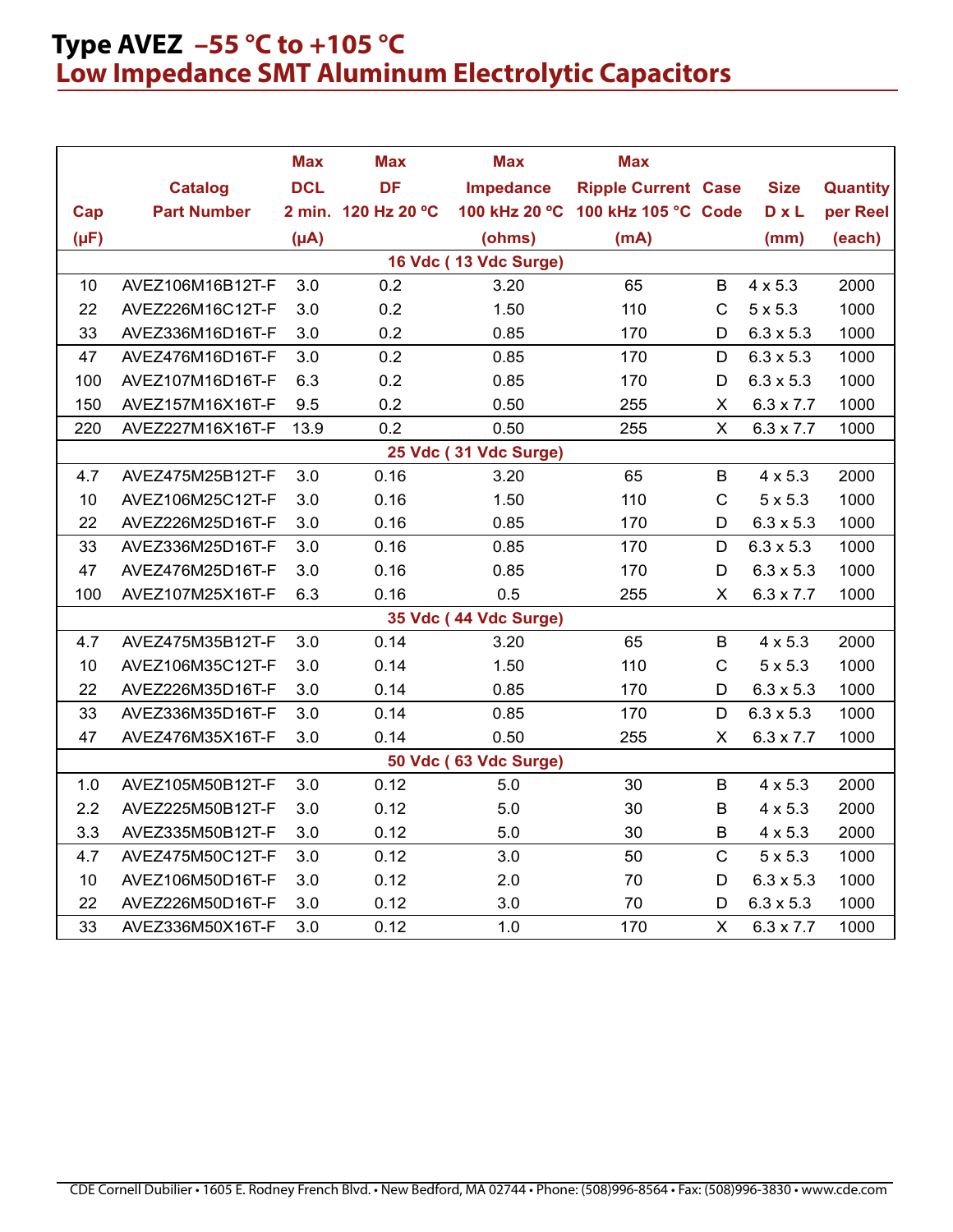### **Type AVEZ –55 °C to +105 °C Low Impedance SMT Aluminum Electrolytic Capacitors**

#### **Recommended Land Patterns by case size for AVEZ series**



| Case |           | Land Dimensions (mm) |     |     |  |  |  |
|------|-----------|----------------------|-----|-----|--|--|--|
| Code | Case Size | C                    |     |     |  |  |  |
|      | 4x5.3     | 1.6                  | 2.6 |     |  |  |  |
|      | 5x5.3     | 1.6                  |     | 1.4 |  |  |  |
|      | 6.3x5.3   | 1.6                  | 3.5 | 1.9 |  |  |  |
|      | 6.3x7.7   | 1.6                  | 3.5 | 1.9 |  |  |  |

# **Recommended Soldering Methods**



Recommended Reflow Soldering Profile:

Parts should be subjected to just one reflow soldering process.

Soldering with a solder iron should be performed with a maximum soldering iron tip temperature of 350±5°C for 3 to 4 seconds.